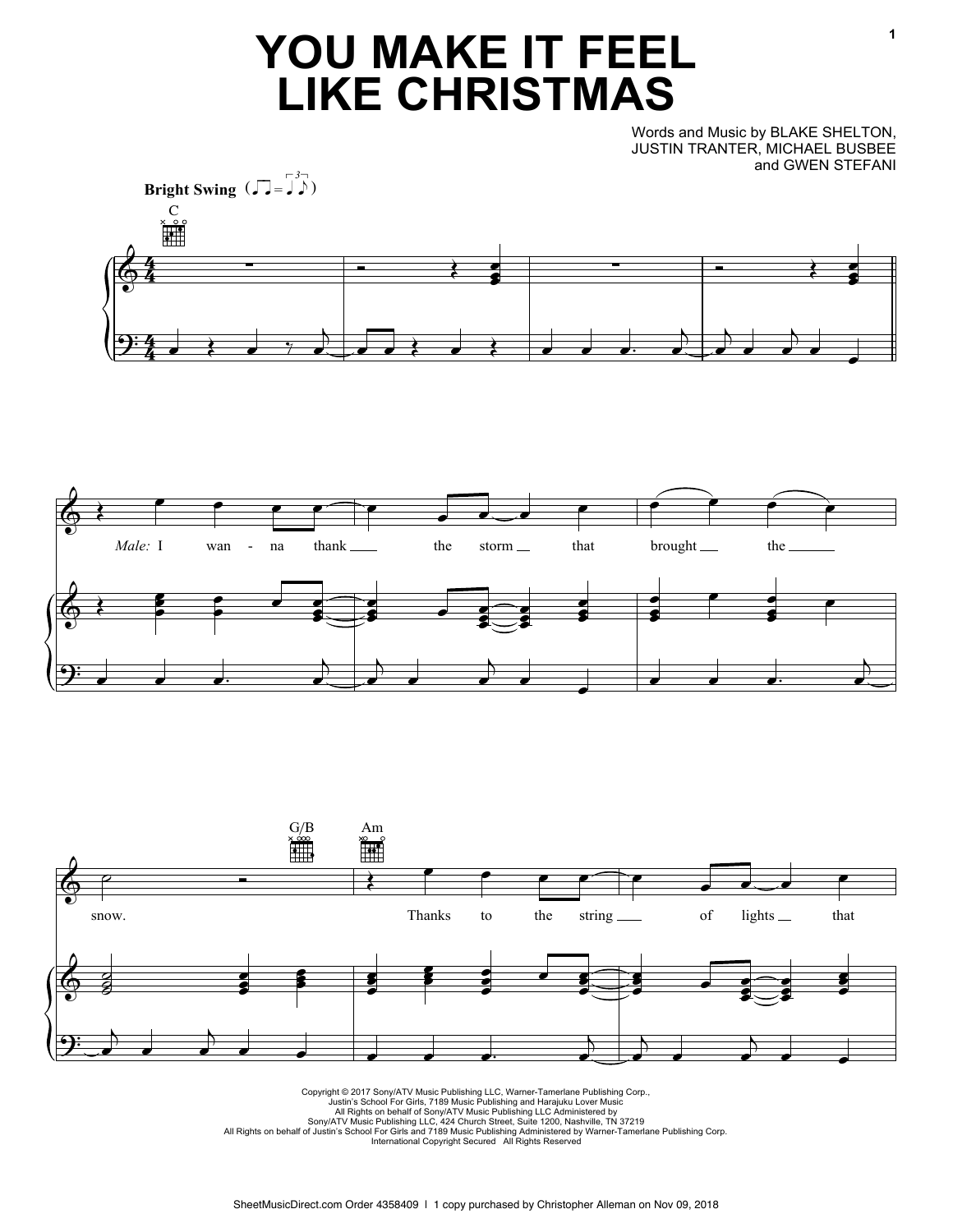







**2**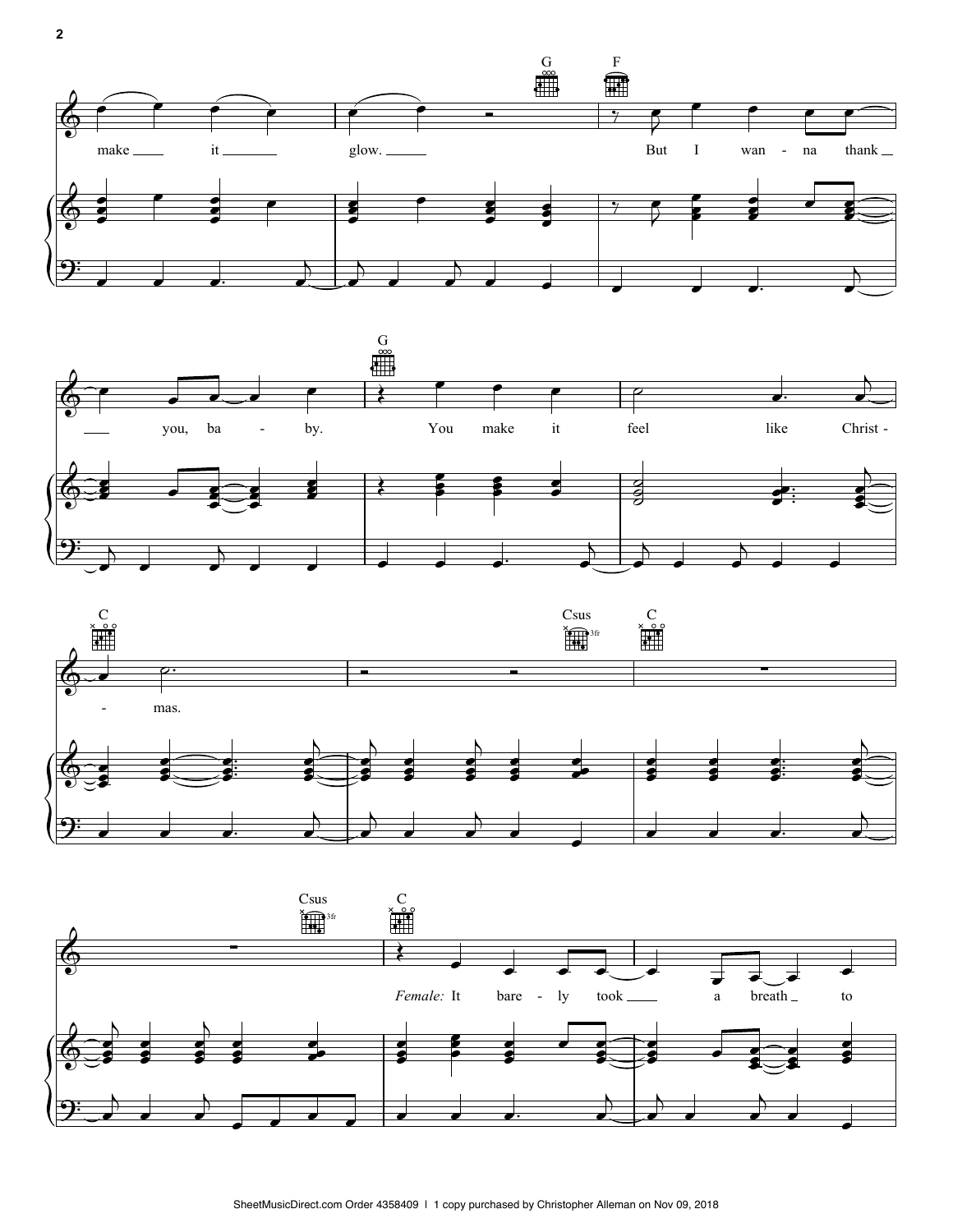





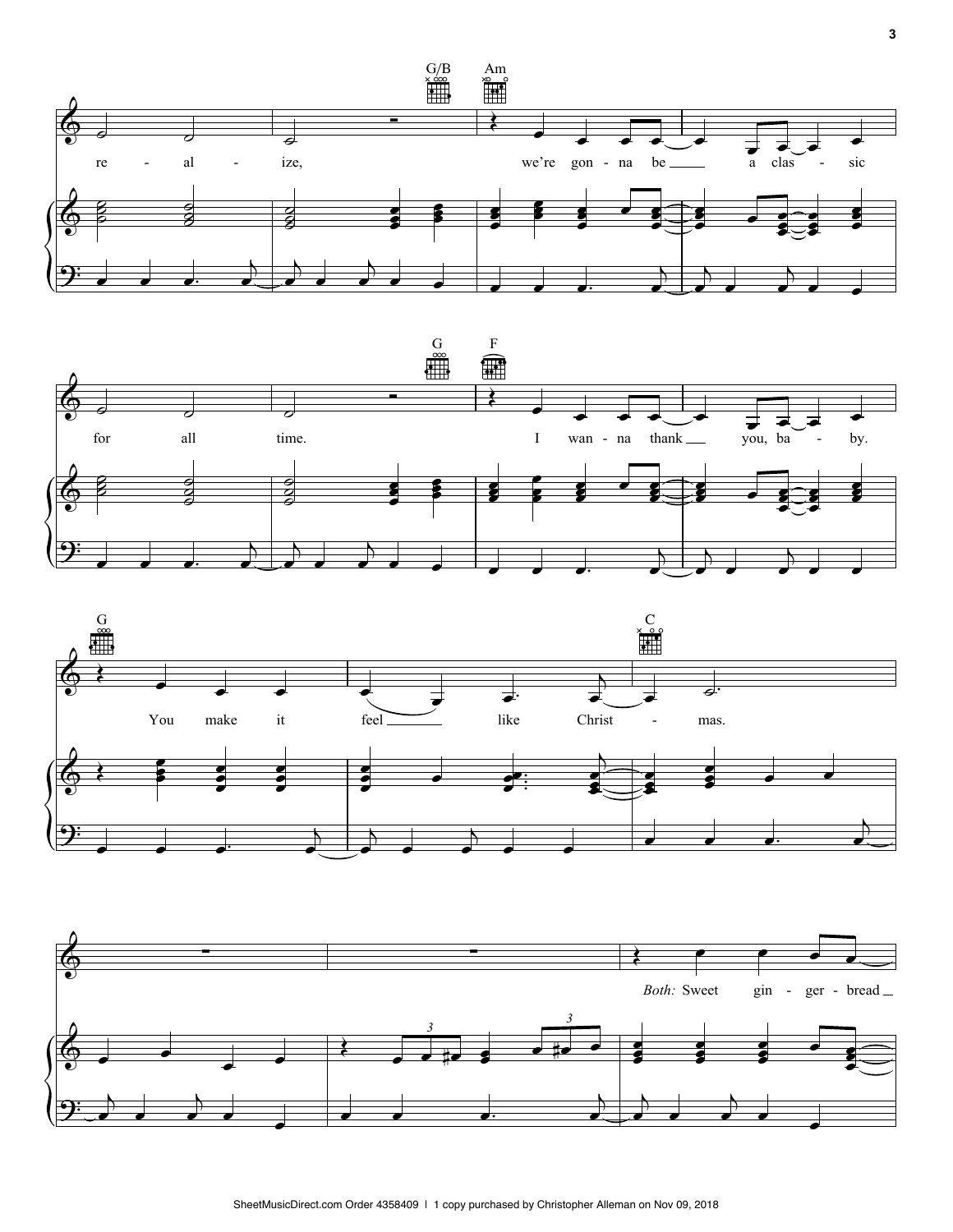







SheetMusicDirect.com Order 4358409 | 1 copy purchased by Christopher Alleman on Nov 09, 2018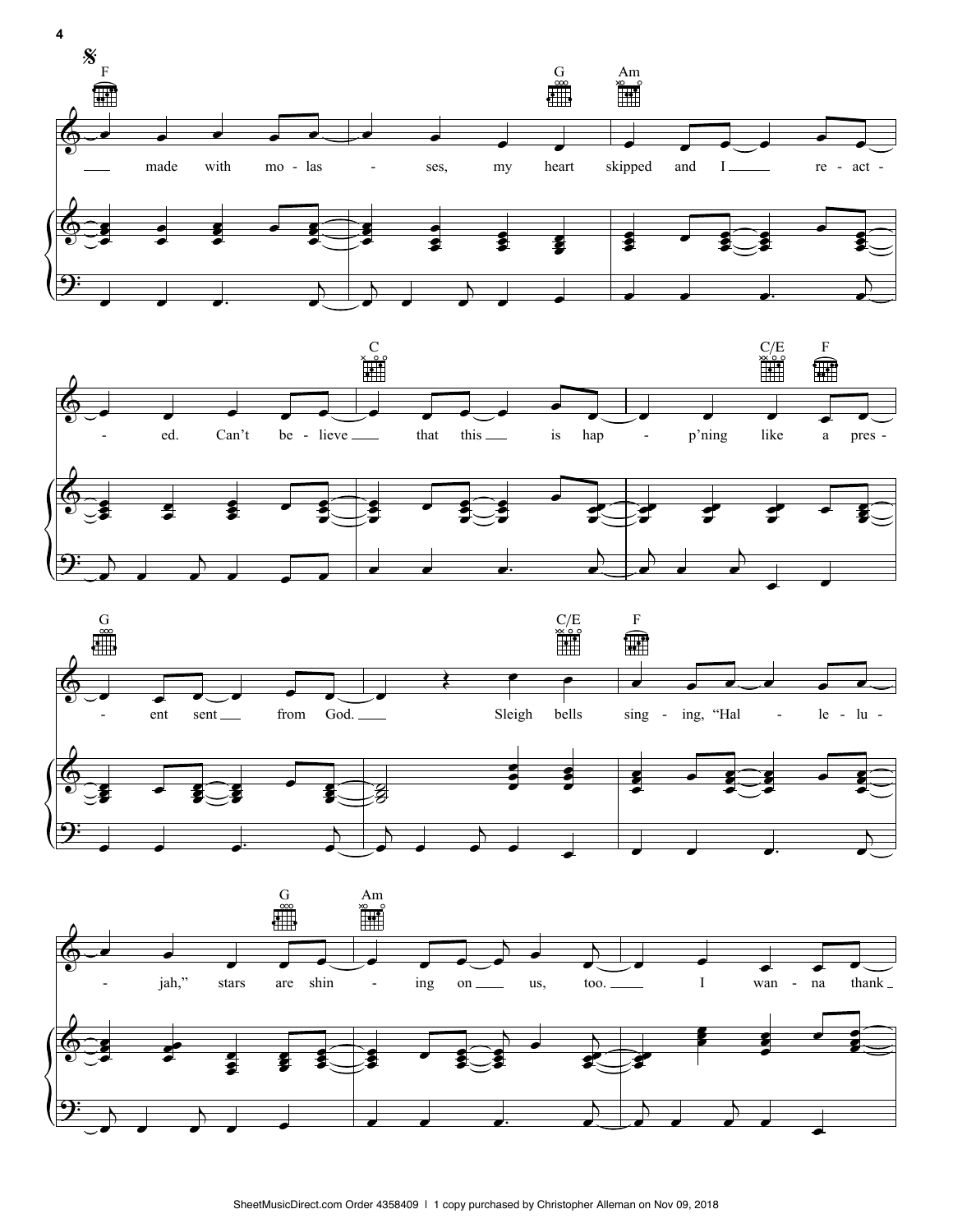





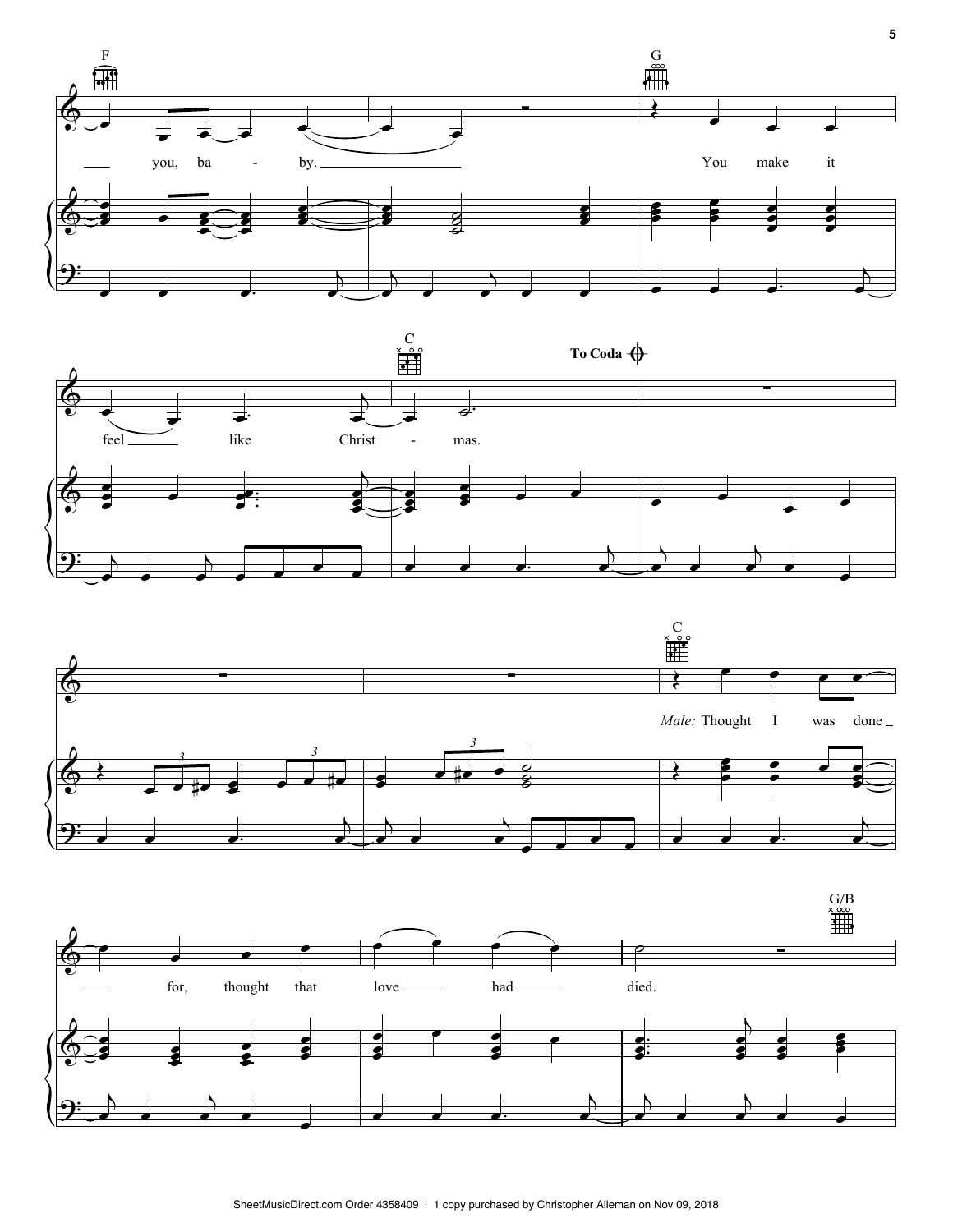







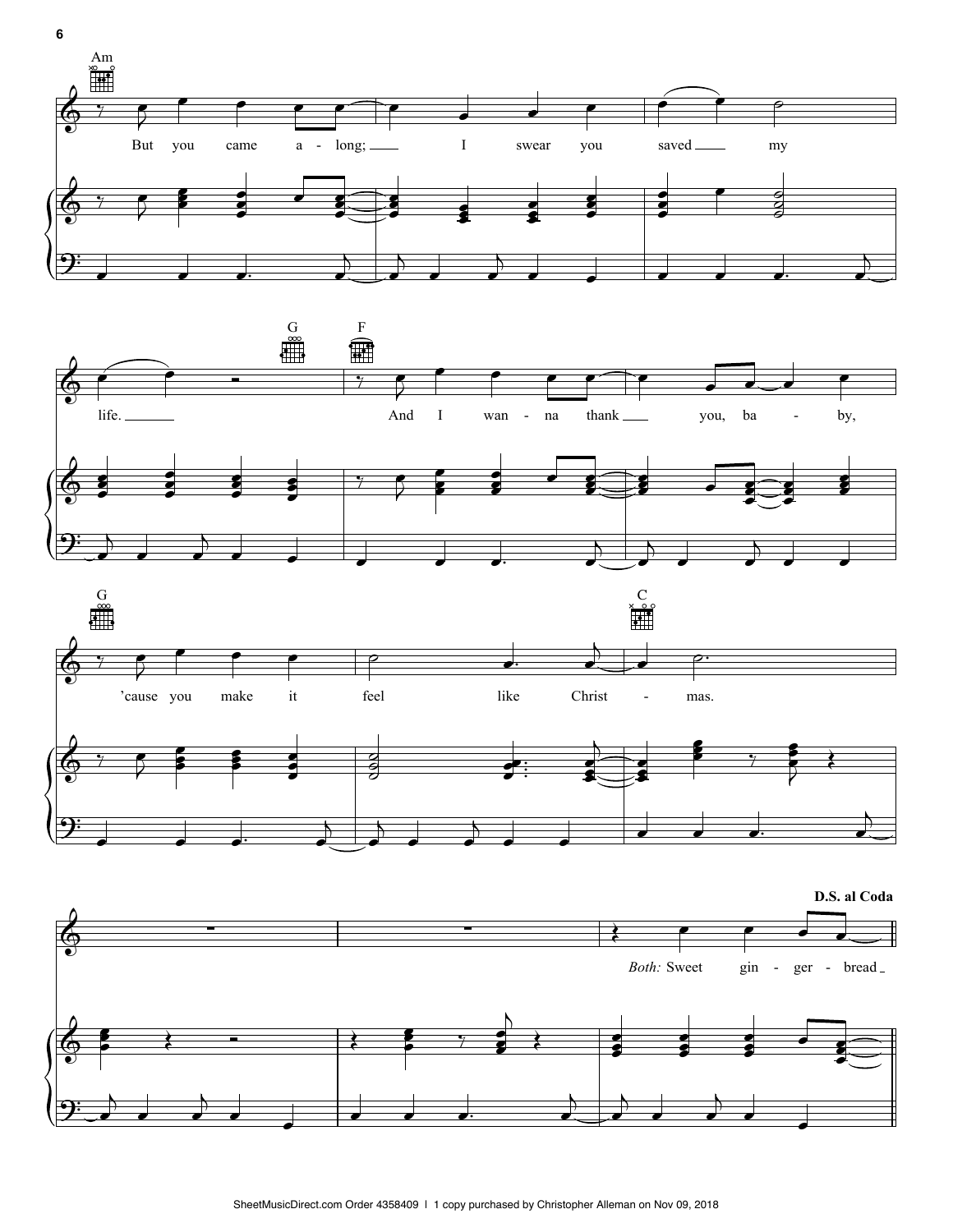